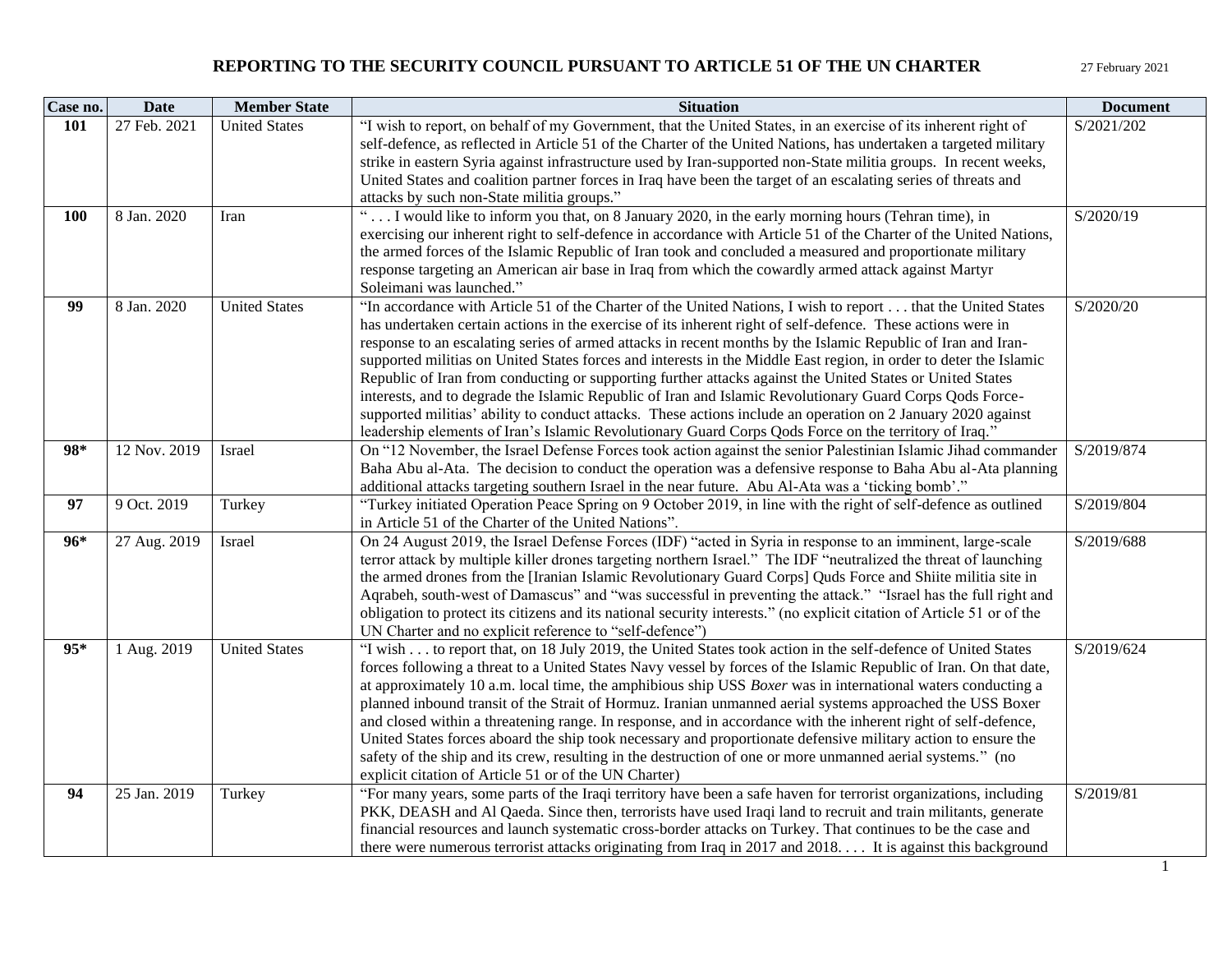|    |               |        | that Turkey exercises its inherent right of self-defence, as outlined in Article 51 of the Charter of the United                                                                                                                                                                                                                                                                                                                                                                                                                                                                                                                                                                                                                                                                                                                |             |
|----|---------------|--------|---------------------------------------------------------------------------------------------------------------------------------------------------------------------------------------------------------------------------------------------------------------------------------------------------------------------------------------------------------------------------------------------------------------------------------------------------------------------------------------------------------------------------------------------------------------------------------------------------------------------------------------------------------------------------------------------------------------------------------------------------------------------------------------------------------------------------------|-------------|
|    |               |        | Nations, and takes appropriate measures within the context of the responsibility attributed by relevant Security                                                                                                                                                                                                                                                                                                                                                                                                                                                                                                                                                                                                                                                                                                                |             |
|    |               |        | Council resolutions to Member States in the fight against terrorism."                                                                                                                                                                                                                                                                                                                                                                                                                                                                                                                                                                                                                                                                                                                                                           |             |
| 93 | 13 Nov. 2018  | Turkey | "For over three decades, some parts of the Iraqi territory have been a safe haven for terrorist organizations,<br>including PKK, DEASH and Al Qaeda. Since then, terrorists have used Iraqi land to recruit and train militants,<br>generate financial resources and launch systematic cross-border attacks on Turkey It is against this<br>background that Turkey exercises its inherent right of self-defence, as outlined in Article 51 of the Charter of<br>the United Nations, and takes appropriate measures within the context of the responsibility attributed to it by<br>relevant Security Council resolutions in the fight against terrorism."                                                                                                                                                                       | S/2018/1022 |
| 92 | 3 Oct. 2018   | Iran   | " I would like to further bring to your attention that the armed forces of the Islamic Republic of Iran, acting<br>in legitimate self-defence recognized by Article 51 of the Charter of the United Nations, took limited and<br>measured military action on 1 October 2018 in Syria, targeting terrorist elements that are also linked to the<br>terrorist act in Ahvaz."                                                                                                                                                                                                                                                                                                                                                                                                                                                      | S/2018/891  |
| 91 | 11 Sept. 2018 | Iran   | " I have the honour to bring to your attention that the armed forces of the Islamic Republic of Iran, acting in<br>legitimate self-defence recognized by Article 51 of the Charter of the United Nations, took limited and<br>measured military action on 8 September 2018, targeting a terrorist group located in northern Iraq."                                                                                                                                                                                                                                                                                                                                                                                                                                                                                              | S/2018/830  |
| 90 | 20 Feb. 2018  | Syria  | "At dawn on Saturday, 10 February 2018, Israeli warplanes penetrated the airspace of the Syrian Arab Republic<br>and struck a number of sites in the central and southern parts of the country. In view of the above, and given<br>that its warnings had fallen on deaf ears, the Syrian Arab Republic exercised its inherent and legitimate right to<br>defend its people and sovereignty in accordance with the Charter of the United Nations, in particular its Article<br>51. The air defences of the Syrian Arab Army responded to enemy F-16 aircraft, hitting several and bringing<br>down one."                                                                                                                                                                                                                         | S/2018/141  |
| 89 | 20 Jan. 2018  | Turkey | "In order to counter this terrorist threat [posed by the PKK/KCK Syria affiliate, PYD/YPG], Turkey initiated a<br>military operation on 20 January 2018 against these terrorist elements. The operation is aimed at ensuring our<br>border security, neutralizing terrorists in Afrin and saving the brotherly Syrians. This measure was<br>essential in order to ensure the border security of Turkey and our national security based on our right of self-<br>defence, as defined in Article 51 of the Charter, but also within the context of the responsibility attributed to<br>Member States in the fight against terrorism, including through Security Council resolutions 1373 (2001), 1624<br>(2005), 2170 (2014) and 2178 (2014)."                                                                                    | S/2018/53   |
| 88 | 27 May 2017   | Egypt  | "I write pursuant to Article 51 of the Charter of the United Nations in order to inform the Security Council that<br>the Egyptian armed forces are carrying out a number of necessary and proportionate air strikes against terrorist<br>organizations in Libya. In so doing, they are exercising their legitimate right to self-defence and acting in<br>coordination with the national army of Libya. This action is being taken in the light of intelligence indicating<br>that the organizations carried out a series of armed terrorist attacks within Egyptian territory, attacks that<br>originated on Libyan territory The Government of the Arab Republic of Egypt stresses that the defensive<br>strikes are directed solely at the members and positions of terrorist organizations, and not at the State of Libya." | S/2017/456  |
| 87 | 25 Apr. 2017  | Turkey | "The PKK terrorist organization and its affiliates continue to operate in Syria and Iraq, target Turkish citizens,<br>violate Turkey's border security and infiltrate into Turkish territory from their hideouts in northern Iraq and<br>northern Syria Against this background, in the early hours of 25 April 2017, the Turkish Air Force<br>undertook a military action on the positions of PKK and its affiliates in Sinjar, Iraq, and Karachuk, Syria, that<br>were used directly and deliberately for targeting Turkey. This measure was essential not only in terms of<br>safeguarding Turkey's border security and national security in the exercise of its inherent right of self-defence                                                                                                                              | S/2017/350  |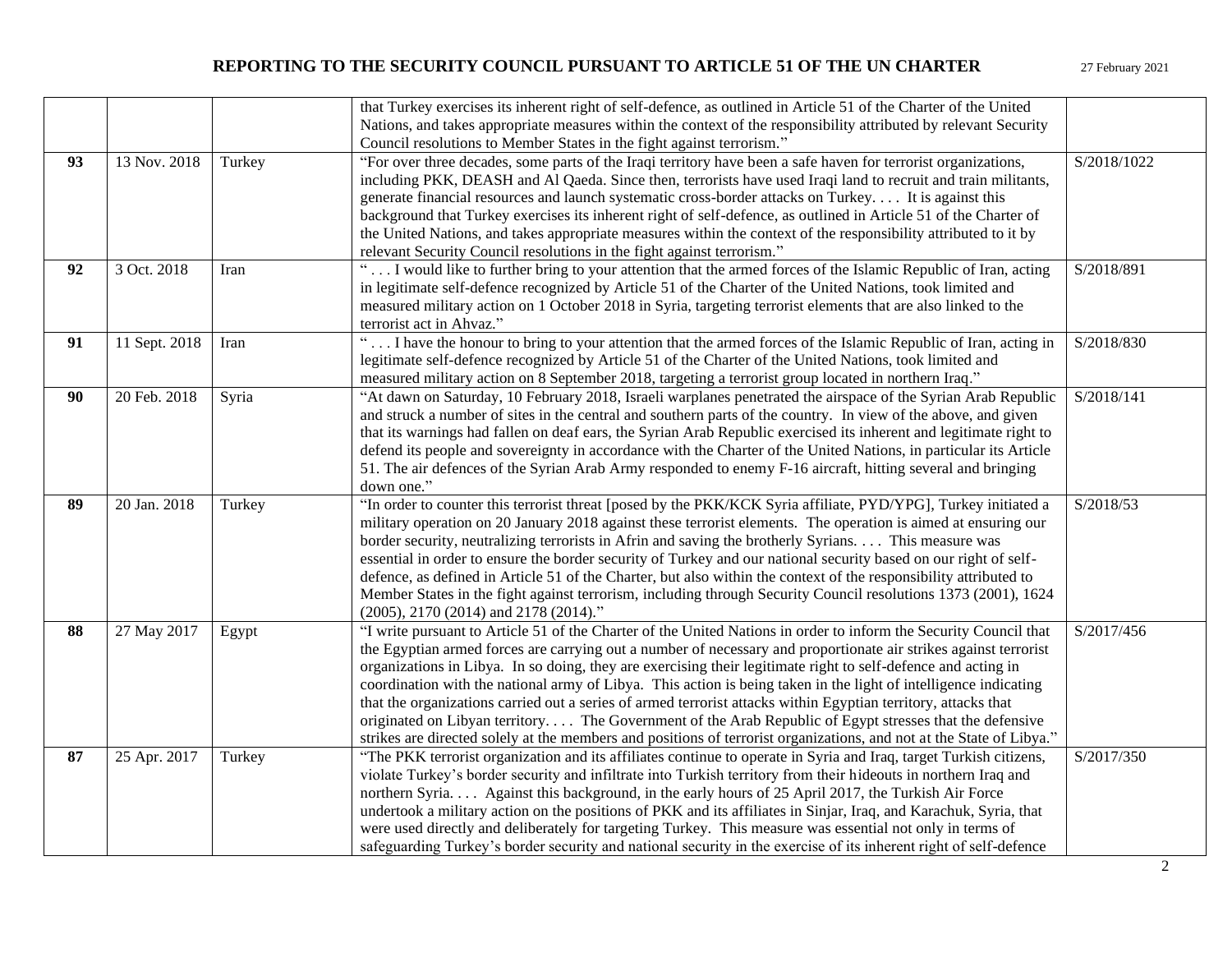|    |              |                       | as outlined in Article 51 of the Charter of the United Nations, but also within the context of the responsibility                                                                                                                                                                                                                                                                                                                                                                                                                                                                                                                                                                                                                                                                                                                                                                          |            |
|----|--------------|-----------------------|--------------------------------------------------------------------------------------------------------------------------------------------------------------------------------------------------------------------------------------------------------------------------------------------------------------------------------------------------------------------------------------------------------------------------------------------------------------------------------------------------------------------------------------------------------------------------------------------------------------------------------------------------------------------------------------------------------------------------------------------------------------------------------------------------------------------------------------------------------------------------------------------|------------|
|    |              |                       | attributed to States Members of the United Nations in the fight against terrorism."                                                                                                                                                                                                                                                                                                                                                                                                                                                                                                                                                                                                                                                                                                                                                                                                        |            |
| 86 | 24 Aug. 2016 | Turkey                | "Turkey initiated a military operation in the early hours of 24 August 2016 against DEASH, which has been<br>directly and deliberately targeting Turkey, as part of its national efforts and in collaboration with international<br>actions. This military action, supported by the International Coalition elements, is being undertaken in areas<br>under DEASH control in northern Syria. This measure was essential in terms of ensuring Turkey's border<br>security and our national security based on the notion of self-defence as outlined in Article 51, but also within<br>the context of the responsibility attributed to member countries in the fight against terrorism through Security<br>Council resolutions 1373 (2001), 2170 (2014) and 2178 (2014)."                                                                                                                    | S/2016/739 |
| 85 | 7 June 2016  | Belgium               | "I am writing the present letter to report to the Security Council that, in accordance with Article 51 of the<br>Charter of the United Nations, the Kingdom of Belgium is taking necessary and proportionate measures against<br>the terrorist organization 'Islamic State in Iraq and the Levant' (ISIL, also known as Da'esh) in Syria in the<br>exercise of the right of collective self-defence, in response to the request from the Government of Iraq."                                                                                                                                                                                                                                                                                                                                                                                                                              | S/2016/523 |
| 84 | 3 June 2016  | Norway                | "I am writing in accordance with Article 51 of the Charter of the United Nations to report to the Security<br>Council that the Government of Norway is taking necessary and proportionate measures against the terrorist<br>organization Islamic State in Iraq and the Levant (ISIL, also known as Da'esh) in Syria in the exercise of the<br>right of collective self-defence The measures are directed against ISIL, not against the Arab Republic of<br>Syria."                                                                                                                                                                                                                                                                                                                                                                                                                         | S/2016/513 |
| 83 | 10 Feb. 2016 | Netherlands           | "In accordance with Article 51 of the Charter , I am writing to report to the Security Council that the<br>Kingdom of the Netherlands is taking necessary and proportionate measures against the so-called Islamic State<br>in Iraq and the Levant (ISIL, also known as Da'esh) in Syria in the exercise of the inherent right of collective<br>self-defence of Iraq [T]he Council noted in resolution 2249 (2015) the letters from the Iraqi authorities<br>stating that ISIL/Da'esh has established a safe haven outside Iraq's borders that is a direct threat to the security<br>of the Iraqi people and territory, and requesting the United States of America to take the lead in efforts to<br>defend Iraq. Pursuant to this request, the Kingdom of the Netherlands is taking measures against ISIL/Da'esh<br>in accordance with Article 51 of the Charter of the United Nations." | S/2016/132 |
| 82 | 11 Jan. 2016 | Denmark               | "I am writing in accordance with Article 51 of the Charter to report to the Security Council that the<br>Kingdom of Denmark, as called for by the Council in its resolution 2249 (2015) and in response to the request<br>by the Government of Iraq, is taking necessary and proportionate measures against the so-called Islamic State<br>in Iraq and the Levant (ISIL, also known as Da'esh) in Syria in exercise of the inherent right of collective self-<br>defence as part of international efforts led by the United States of America."                                                                                                                                                                                                                                                                                                                                            | S/2016/34  |
| 81 | 10 Dec. 2015 | Germany               | "In accordance with Article 51 of the Charter of the United Nations, I report to the Security Council on behalf<br>of my Government that the Federal Republic of Germany, in the exercise of the right of collective self-defence,<br>has initiated military measures against the terrorist organization Islamic State in Iraq and the Levant (ISIL)."                                                                                                                                                                                                                                                                                                                                                                                                                                                                                                                                     | S/2015/946 |
| 80 | 3 Dec. 2015  | <b>United Kingdom</b> | "ISIL/Daesh members are known to be actively engaged in planning and directing attacks against the United<br>Kingdom from Syria. In accordance with Article 51 of the Charter of the United Nations, and further to our<br>letters of 25 November 2014 (S/2014/851) and 7 September 2015 (S/2015/688), I am therefore writing to report<br>to the Security Council that the United Kingdom of Great Britain and Northern Ireland is taking necessary and<br>proportionate measures against ISIL/Daesh in Syria, as called for by the Council in resolution 2249 (2015), in<br>exercise of the inherent right of individual and collective self-defence."                                                                                                                                                                                                                                   | S/2015/928 |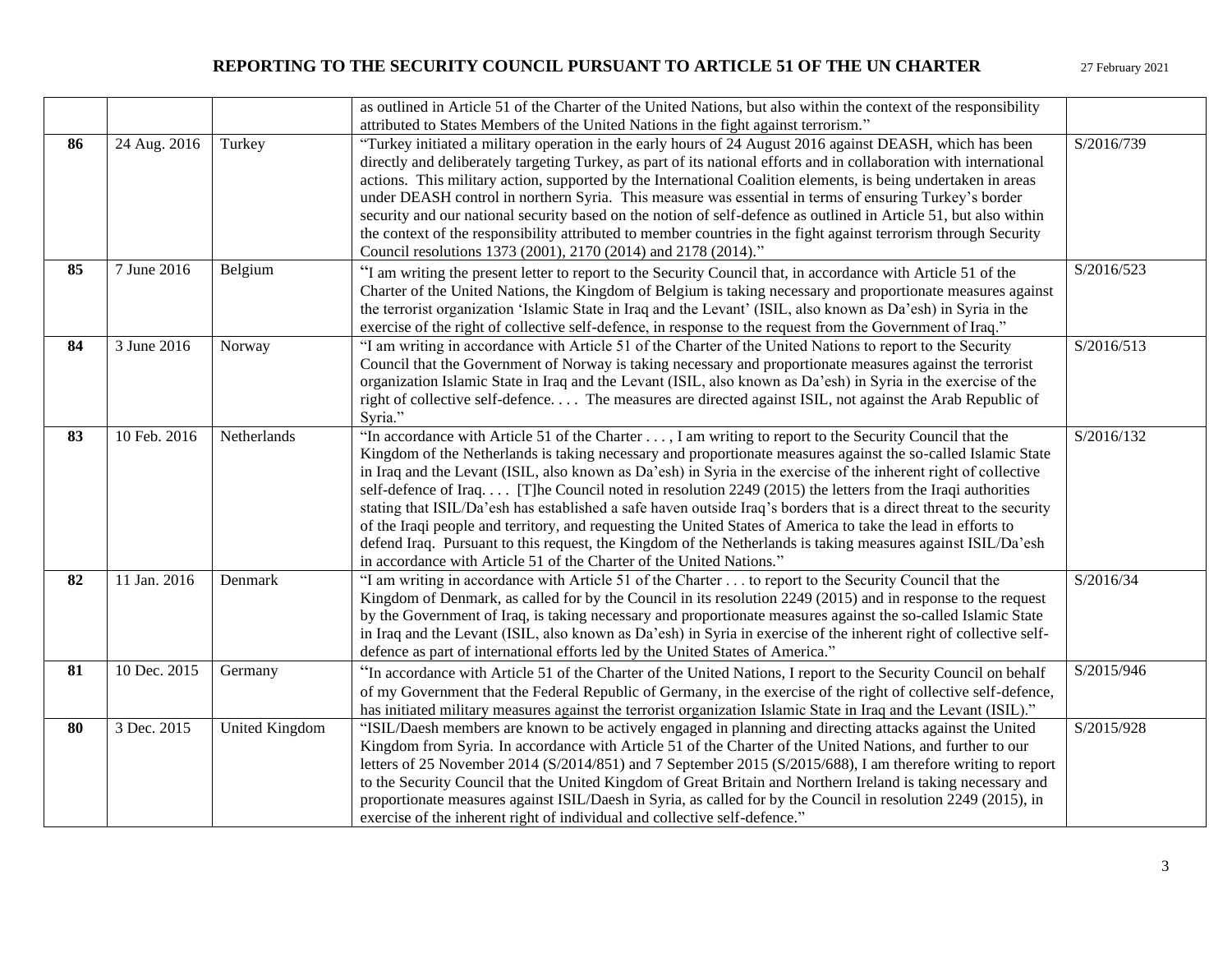| 79 | 9 Sept. 2015 | Australia                                                                  | "I am writing, in accordance with Article 51 of the Charter of the United Nations, to report to the Security<br>Council that Australia is taking measures against the Islamic State in Iraq and the Levant (ISIL) in Syria in<br>support of the collective self-defence of Iraq as part of international efforts led by the United States In<br>response to the request for assistance by the Government of Iraq, Australia is therefore undertaking necessary<br>and proportionate military operations against ISIL in Syria in the exercise of the collective self-defence of<br>Iraq."                                                                                                                                                                                                                                                                                                                                                                                                                                                                                                         | S/2015/693 |
|----|--------------|----------------------------------------------------------------------------|---------------------------------------------------------------------------------------------------------------------------------------------------------------------------------------------------------------------------------------------------------------------------------------------------------------------------------------------------------------------------------------------------------------------------------------------------------------------------------------------------------------------------------------------------------------------------------------------------------------------------------------------------------------------------------------------------------------------------------------------------------------------------------------------------------------------------------------------------------------------------------------------------------------------------------------------------------------------------------------------------------------------------------------------------------------------------------------------------|------------|
| 78 | 8 Sept. 2015 | France                                                                     | "By resolutions $2170(2014)$ , $2178(2014)$ and $2199(2015)$ in particular, the Security Council has described the<br>terrorist acts of the Islamic State in Iraq and the Levant (ISIL), including abuses committed against the civilian<br>populations of the Syrian Arab Republic and Iraq, as a threat to international peace and security. Those acts are<br>also a direct and extraordinary threat to the security of France. In a letter dated 20 September 2014 addressed to<br>the President of the Security Council $(S/2014/691)$ , the Iraqi authorities requested the assistance of the<br>international community in order to counter the attacks perpetrated by ISIL. In accordance with Article 51 of<br>the Charter of the United Nations, France has taken actions involving the participation of military aircraft in<br>response to attacks carried out by ISIL from the territory of the Syrian Arab Republic."                                                                                                                                                               | S/2015/745 |
| 77 | 7 Sept. 2015 | United Kingdom                                                             | "In accordance with Article 51 of the Charter of the United Nations, and further to our letter of 25 November<br>2014 (S/2014/851), I am writing to report to the Security Council that the United Kingdom of Great Britain and<br>Northern Ireland has undertaken military action in Syria against the so-called Islamic State in Iraq and the<br>Levant (ISIL) in exercise of the inherent right of individual and collective self-defence. On 21 August 2015,<br>armed forces of the United Kingdom of Great Britain and Northern Ireland carried out a precision air strike<br>against an ISIL vehicle in which a target known to be actively engaged in planning and directing imminent<br>armed attacks against the United Kingdom was travelling. This air strike was a necessary and proportionate<br>exercise of the individual right of self-defence of the United Kingdom. As reported in our letter of 25<br>November 2014, ISIL is engaged in an ongoing armed attack against Iraq, and therefore action against ISIL in<br>Syria is lawful in the collective self-defence of Iraq." | S/2015/688 |
| 76 | 24 July 2015 | Turkey                                                                     | "Individual and collective self-defence is our inherent right under international law, as reflected in Article 51 of<br>the Charter of the United Nations. On this basis, Turkey has initiated necessary and proportionate military<br>actions against Daesh in Syria"                                                                                                                                                                                                                                                                                                                                                                                                                                                                                                                                                                                                                                                                                                                                                                                                                            | S/2015/563 |
| 75 | 31 Mar. 2015 | Canada                                                                     | "I am writing to report to the Security Council that Canada is taking necessary and proportionate measures in<br>Syria in support of the collective self-defence of Iraq, in accordance with Article 51 of the Charter of the United<br>Nations."                                                                                                                                                                                                                                                                                                                                                                                                                                                                                                                                                                                                                                                                                                                                                                                                                                                 | S/2015/221 |
| 74 | 26 Mar. 2015 | Bahrain, Kuwait,<br>Qatar, Saudi Arabia,<br><b>United Arab</b><br>Emirates | Transmitting a joint statement issued by the five Governments stating that "Our countries have therefore<br>decided to respond to President Hadi's appeal to protect Yemen and its great people from the aggression of the<br>Houthi militias". The President of Yemen had appealed to the five States, "in accordance with the right of self-<br>defence set forth in Article 51 of the Charter of the United Nations, and with the Charter of the League of Arab<br>States and the Treaty on Joint Defence, to provide immediate support in every form and take the necessary<br>measures, including military intervention, to protect Yemen and its people from the ongoing Houthi aggression,<br>repel the attack that is expected at any moment on Aden and the other cities of the South, and help Yemen to<br>confront Al-Qaida and Islamic State in Iraq and the Levant."                                                                                                                                                                                                                 | S/2015/217 |
| 73 | 22 Feb. 2015 | Turkey                                                                     | "Facing an imminent threat from the terrorist organization Deash, the Turkish armed forces conducted a<br>military operation for the relocation of the Süleyman Şah Memorial Outpost, a 10-acre area of land of Turkish<br>territory inside Syria" in an operation from 21 to 22 February 2015. "Turkey respects the territorial integrity of                                                                                                                                                                                                                                                                                                                                                                                                                                                                                                                                                                                                                                                                                                                                                     | S/2015/127 |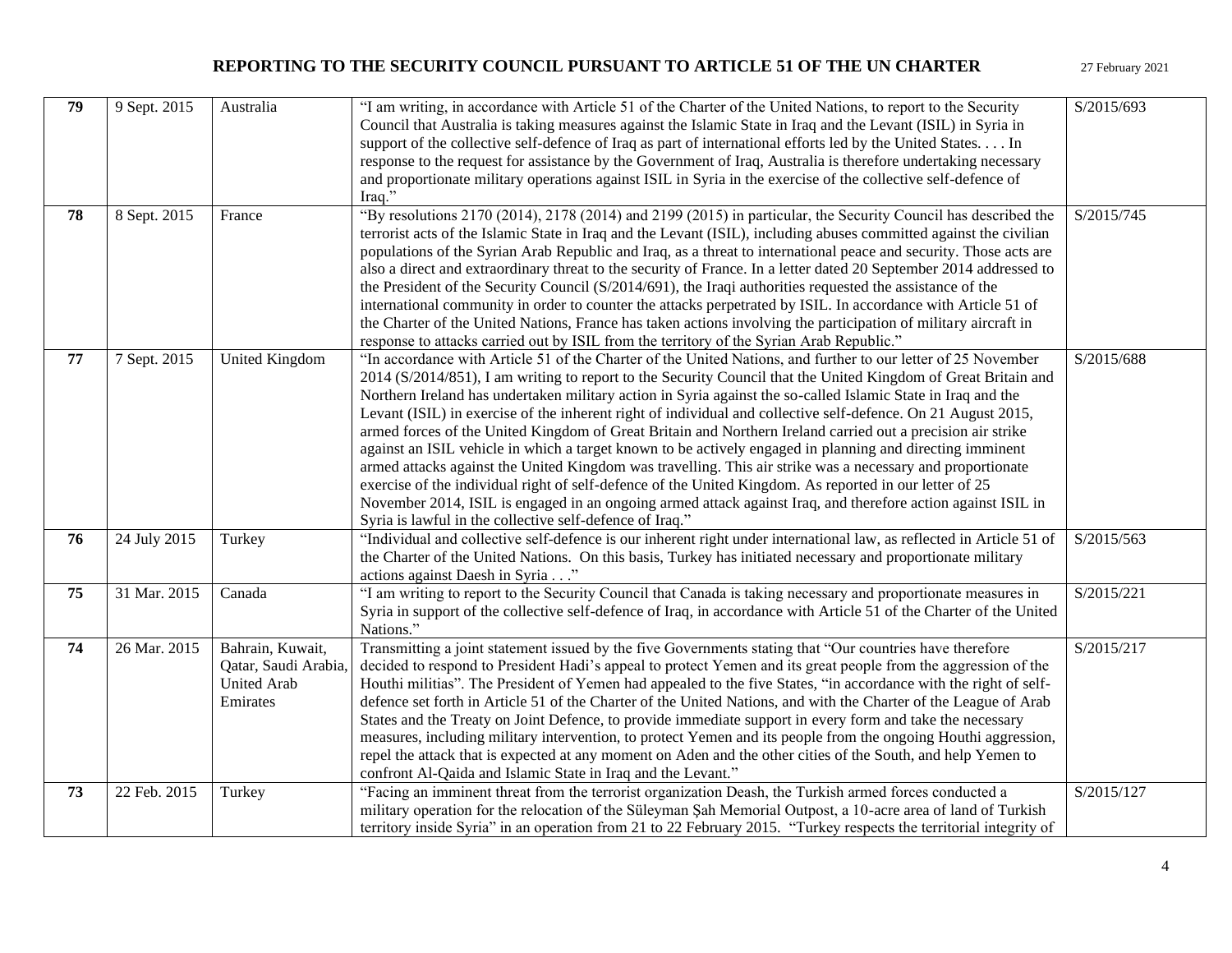|    |               |                       | Syria and is committed to protect its rights and interests emanating from international law and to exercise its<br>right of self-defence stipulated in Article 51".                                                                                                                                                                                                                                                                                                                                                                                                                                                                                                                                                                                                                                                                                                                                                                                                                                                                                                                                                                                                                                             |            |
|----|---------------|-----------------------|-----------------------------------------------------------------------------------------------------------------------------------------------------------------------------------------------------------------------------------------------------------------------------------------------------------------------------------------------------------------------------------------------------------------------------------------------------------------------------------------------------------------------------------------------------------------------------------------------------------------------------------------------------------------------------------------------------------------------------------------------------------------------------------------------------------------------------------------------------------------------------------------------------------------------------------------------------------------------------------------------------------------------------------------------------------------------------------------------------------------------------------------------------------------------------------------------------------------|------------|
| 72 | 25 Nov. 2014  | <b>United Kingdom</b> | "I am writing in accordance with Article 51 of the Charter of the United Nations to report to the Security<br>Council that the United Kingdom of Great Britain and Northern Ireland is taking measures in support of the<br>collective self-defence of Iraq as part of international efforts led by the United States. These measures are in<br>response to the request by the Government of Iraq for assistance in confronting the attack by the Islamic State<br>in Iraq and the Levant (ISIL) on Iraq, contained in its letter to the President of the Security Council of 20<br>September 2014 (S/2014/691)."                                                                                                                                                                                                                                                                                                                                                                                                                                                                                                                                                                                               | S/2014/851 |
| 71 | 23 Sept. 2014 | <b>United States</b>  | "ISIL and other terrorist groups in Syria are a threat not only to Iraq, but also to many other countries,<br>including the United States and our partners in the region and beyond. States must be able to defend<br>themselves, in accordance with the inherent right of individual and collective self-defence, as reflected in<br>Article 51 of the Charter of the United Nations, when, as is the case here, the government of the State where the<br>threat is located is unwilling or unable to prevent the use of its territory for such attacks. The Syrian regime has<br>shown that it cannot and will not confront these safe havens effectively itself. Accordingly, the United States<br>has initiated necessary and proportionate military actions in Syria in order to eliminate the ongoing ISIL threat<br>to Iraq, including by protecting Iraqi citizens from further attacks and by enabling Iraqi forces to regain control<br>of Iraq's borders. In addition, the United States has initiated military actions in Syria against al-Qaida elements<br>in Syria known as the Khorasan Group to address terrorist threats that they pose to the United States and our<br>partners and allies." | S/2014/695 |
| 70 | 17 June 2014  | <b>United States</b>  | "The measures we have taken to capture Abu Khattalah in Libya were therefore necessary to prevent such<br>armed attacks, and were taken in accordance with the United States' inherent right of self-defence. We are<br>reporting these measures to the Security Council in accordance with Article 51 of the Charter of the United<br>Nations."                                                                                                                                                                                                                                                                                                                                                                                                                                                                                                                                                                                                                                                                                                                                                                                                                                                                | S/2014/417 |
| 69 | 28 Apr. 2012  | Sudan                 | "People's Movement forces connected to South Sudan are currently present in three areas inside the territory of<br>the Republic of the Sudan, north of the border established on 1 January 1956 In light of the information<br>presented above, we call on the Security Council to condemn that aggression and exercise caution when<br>speaking of aerial bombardment as long as invading forces are present in Sudanese territory and are conducting<br>military operations against the Sudan. In that connection, we would like to make it clear that the Sudan is fully<br>entitled to defend its territorial unity and integrity, pursuant to Article 51 of the Charter of the United Nations,<br>which guarantees the right of self-defence. The Government of the Sudan also has the right to defend the unity<br>of its territory by all means, including through the use of the air force, particularly since the aggression<br>occurred inside the territory of the Republic of the Sudan."                                                                                                                                                                                                           | S/2012/277 |
| 68 | 23 Apr. 2012  | Sudan                 | "With reference to our complaint filed on 10 April 2012 regarding the unlawful occupation by the Government<br>of the Republic of South Sudan of the Sudanese town of Heglig,  the Government of Sudan, with respect to<br>the presidential statement of the Council, exercised self-restraint for a period of nine days to monitor the<br>response of the Government of South Sudan. Unfortunately, the reaction of the President of the Republic of<br>the South of Sudan to the presidential statement of the Security Council and to the call of the Secretary-General<br>was disappointing for the whole international community when he declared during an official meeting on 13<br>April  that the Government of the South will not withdraw from Heglig  . In addition to this negative<br>response, the Government of Sudan has evidence in the form of a recorded telephone conversation on 20 April,<br>where General Taaban Deng is giving clear orders to their commander to burn all the oil facilities in Heglig.                                                                                                                                                                               | S/2012/252 |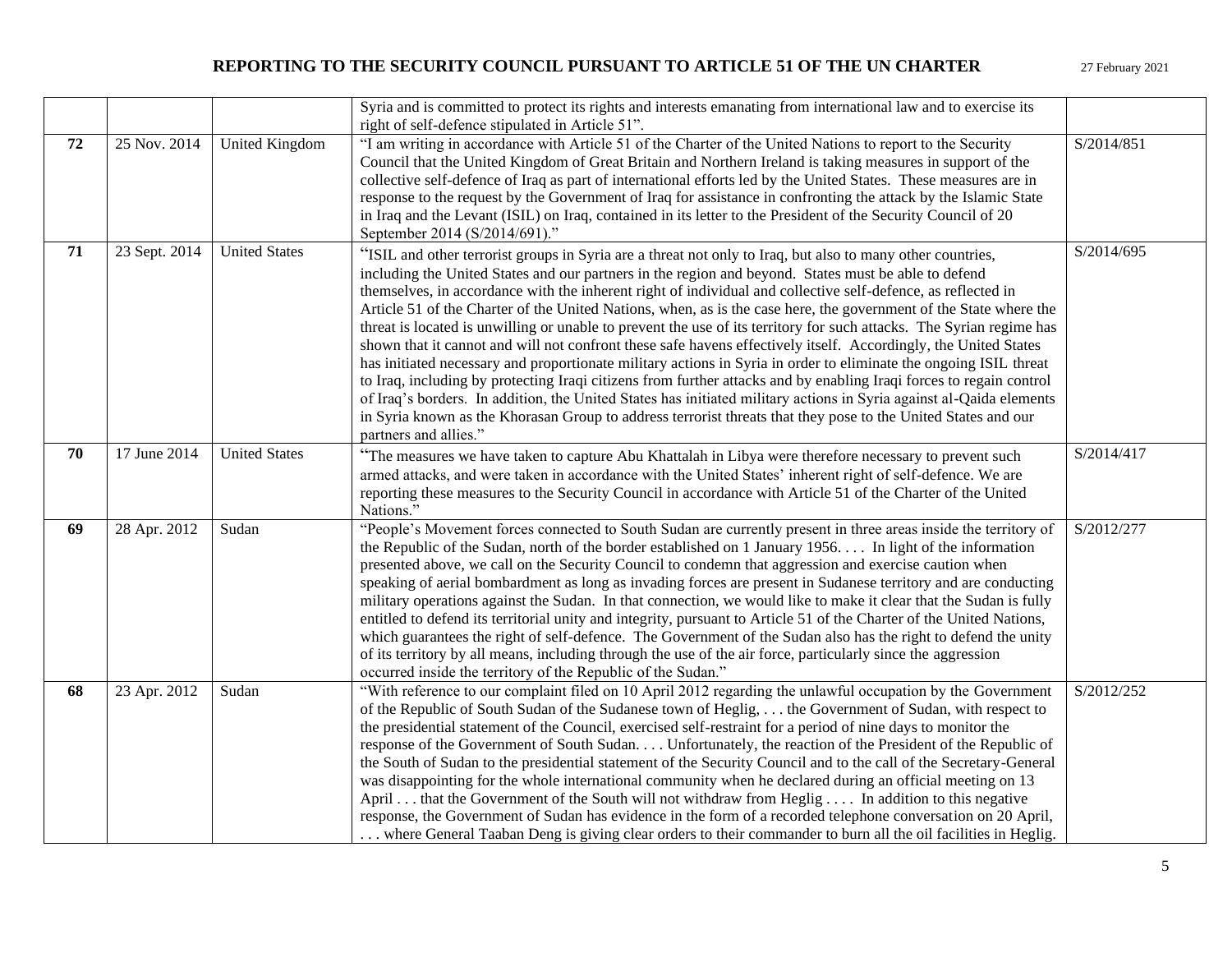|       |              |                           | Only after that, did Sudan exercise its full right of self-defence in accordance with Article 51 of the Charter of  |            |
|-------|--------------|---------------------------|---------------------------------------------------------------------------------------------------------------------|------------|
|       |              |                           | the United Nations and reacted militarily, and recaptured the town of Heglig, on the same day, Friday, 20           |            |
|       |              |                           | April."                                                                                                             |            |
| 67    | 16 Oct. 2008 | Thailand                  | "Thailand considers Cambodian soldiers' intrusion into Thailand's territory and their shooting at Thai soldiers     | S/2008/657 |
|       |              |                           | a serious violation of Thailand's sovereignty and territorial integrity. Cambodia's provocation constitutes an      |            |
|       |              |                           | act of aggression in blatant violation of international law. Thus, Thailand had no choice but to exercise the       |            |
|       |              |                           | inherent right of self-defence, as provided for under the Article 51"                                               |            |
| 66    | 15 Oct. 2008 | Cambodia                  | "On 15 October 2008, [Thai soldiers] returned to the same location and fired guns on Cambodian soldiers, who        | S/2008/653 |
|       |              |                           | had no choice but to exercise their right to self-defence in accordance with Article 51"                            |            |
| 65    | 9 Aug. 2008  | Georgia                   | "On August 9, 2008, the President of Georgia invoked his right under the Constitution of Georgia and                | S/2008/544 |
|       |              |                           | declared the state of war on the whole territory of Georgia for 15 days by Ordinance No. 402. On the same           |            |
|       |              |                           | day, the declaration of the state of war was approved by the Parliament of Georgia. The decision was made           |            |
|       |              |                           | after military aggression of the Russian Federation against Georgia on August 8, 2008 that continues as for         |            |
|       |              |                           | today In these circumstances, the right of self-defense remains the only adequate and necessary measure,            |            |
|       |              |                           | as proclaimed by the Article 98 of the Constitution of Georgia, Article 51 of the UN Charter and customary          |            |
|       |              |                           |                                                                                                                     |            |
|       |              |                           | international law. Therefore, the necessity exists to resort to use of force that is aimed at putting an end to the |            |
|       |              |                           | armed attack and to avoid further escalation of the situation."                                                     |            |
| 64    | 11 Aug. 2008 | <b>Russian Federation</b> | "The scale of the attack against the servicemen of the Russian Federation deployed in the territory of Georgia      | S/2008/545 |
|       |              |                           | on legitimate grounds, and against citizens of the Russian Federation, the number of deaths it caused as well as    |            |
|       |              |                           | the statements by the political and military leadership of Georgia, which revealed the Georgian side's              |            |
|       |              |                           | aggressive intentions, demonstrate that we are dealing with the illegal use of military force against the Russian   |            |
|       |              |                           | Federation. In those circumstances, the Russian side had no choice but to use its inherent right to self-defence    |            |
|       |              |                           | enshrined in Article 51 of the Charter of the United Nations."                                                      |            |
| $63*$ | 7 Feb. 2008  | Azerbaijan                | "Armenia, through continued military aggression, demonstrates its unchanged policy of the use of force,             | S/2008/82  |
|       |              |                           | which is intolerable. Article 51 of the Charter of the United Nations gives a full right of self-defence if an      |            |
|       |              |                           | armed attack occurs."                                                                                               |            |
| $62*$ | 15 Jan. 2008 | Chad                      | the Chadian Government "categorically denies the false allegations put forward by the Sudan Moreover,               | S/2008/21  |
|       |              |                           | Chad has the right to defend itself under Article 51 of the Charter of the United Nations on the inherent right of  |            |
|       |              |                           | self-defence, which is applicable in the current instance."                                                         |            |
| 61    | 12 July 2006 | Israel                    | "This morning, Hezbollah terrorists unleashed a barrage of heavy artillery and rockets into Israel, causing a       | S/2006/515 |
|       |              |                           | number of deaths. In the midst of this horrific and unprovoked act, the terrorists infiltrated Israel and           |            |
|       |              |                           | kidnapped two Israeli soldiers, taking them into Lebanon. Israel thus reserves the right to act in accordance       |            |
|       |              |                           | with Article 51 of the Charter of the United Nations and exercise its right of self-defence when an armed attack    |            |
|       |              |                           | is launched against a Member of the United Nations. The State of Israel will take the appropriate actions to        |            |
|       |              |                           | secure the release of the kidnapped soldiers and bring an end to the shelling that terrorizes our citizens."        |            |
| $60*$ | 10 June 2004 | Democratic                | The DRC Government "strongly reaffirms that it has no hidden agenda in Rwanda. The inherent right of                | S/2004/489 |
|       |              | Republic of the           | individual or collective self-defence if an armed attack occurs is enshrined in Article 51 of the Charter of the    |            |
|       |              | Congo                     | United Nations. On the one hand, there is the victim of aggression, namely, the Democratic Republic of the          |            |
|       |              |                           | Congo, and, on the other hand, there are the aggressors, the most blatant of which continues to be the Rwandese     |            |
|       |              |                           | Republic"                                                                                                           |            |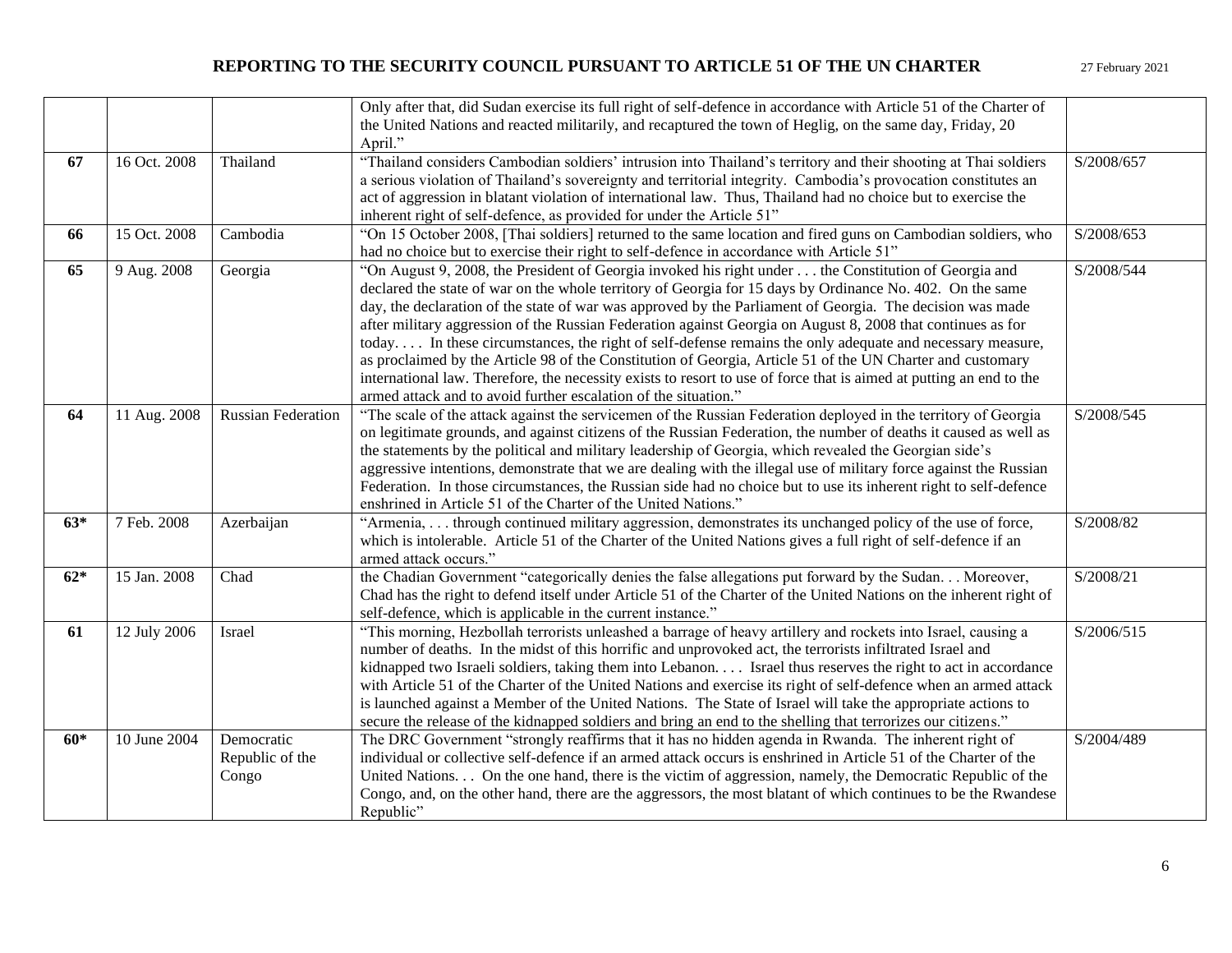| 59* | 28 Apr. 2003 | Côte d'Ivoire                          | "when the Government exercises its right to self-defence, as provided for in Article 51 of the Charter of the<br>United Nations, it is challenged. And as though the Government were being prevented from defending itself, it<br>is criticized for using MI-24 helicopters, which are classed as conventional weapons. The Council should be<br>reminded that the rebel forces have at their disposal much more sophisticated weapons than those used by the<br>loyalist forces"                                                                                                                                                        | S/2003/510  |
|-----|--------------|----------------------------------------|------------------------------------------------------------------------------------------------------------------------------------------------------------------------------------------------------------------------------------------------------------------------------------------------------------------------------------------------------------------------------------------------------------------------------------------------------------------------------------------------------------------------------------------------------------------------------------------------------------------------------------------|-------------|
| 58* | 15 Apr. 2002 | Rwanda                                 | "On instructions from my Government, I have the honour to request the members of the Council, through you,<br>to examine the underlying causes which led my Government to intervene militarily in the Democratic Republic<br>of the Congo, in exercise of the inherent right of self-defence, pursuant to Article 51 of the Charter of the<br>United Nations."                                                                                                                                                                                                                                                                           | S/2002/420  |
| 57  | 20 Mar. 2002 | Liberia                                | "In keeping with the provisions of Article 51 of the Charter of the United Nations, the Government of Liberia<br>hereby informs the Security Council that it has taken measures to provide for its legitimate self-defence in the<br>wake of persistent armed attacks against its territory."                                                                                                                                                                                                                                                                                                                                            | S/2002/310  |
| 56  | 18 Mar. 2002 | Democratic<br>Republic of the<br>Congo | "My Government would like to stress that, in view of the grave situation caused by Rwanda and RCD-<br>Goma, which have taken it upon themselves to violate the Lusaka ceasefire agreement, it has a constitutional<br>duty to safeguard the territorial integrity and national sovereignty of the Democratic Republic of the Congo;<br>these principles have been reaffirmed many times by the Security Council. My Government also has a duty to<br>defend the nation, as authorized by the Charter of the United Nations, above all Article 51."                                                                                       | S/2002/286  |
| 55  | 15 Mar. 2002 | Poland                                 | "following the terrorist attacks perpetrated in the United States of America on 11 September 2001, I have the<br>honour to inform you that, in accordance with the inherent right of individual or collective self-defence (Article<br>51 of the Charter of the United Nations), referred to in Security Council resolution 1368 (2001), and in<br>response to Council resolution 1373 (2001), the Republic of Poland has undertaken action involving the<br>participation of its military forces within the international efforts to combat the terrorist network responsible for<br>the attacks against targets in the United States." | S/2002/275  |
| 54  | 17 Dec. 2001 | New Zealand                            | "In accordance with Article 51 of the Charter of the United Nations, I am writing to report that New<br>Zealand has joined other States in the exercise of its inherent right of individual and collective self-defence<br>following the terrorist attacks in the United States of America on 11 September 2001."                                                                                                                                                                                                                                                                                                                        | S/2001/1193 |
| 53  | 6 Dec. 2001  | Netherlands                            | "In accordance with Article 51 of the Charter of the United Nations, I wish to report to the Security Council<br>on measures that the Kingdom of the Netherlands has taken following the armed attacks against the United<br>States of America on 11 September 2001."                                                                                                                                                                                                                                                                                                                                                                    | S/2001/1171 |
| 52  | 29 Nov. 2001 | Germany                                | "In accordance with Article 51 of the Charter of the United Nations, I wish to report to the Security Council<br>on measures that the Federal Republic of Germany has initiated following the armed attacks that were carried<br>out against the United States on 11 September 2001."                                                                                                                                                                                                                                                                                                                                                    | S/2001/1127 |
| 51  | 23 Nov. 2001 | Australia                              | "In accordance with Article 51 of the Charter of the United Nations, I am writing to report to the Security<br>Council that Australia has taken measures in the exercise of the inherent right of individual and collective self-<br>defence following the armed attacks against the United States of America on 11 September 2001."                                                                                                                                                                                                                                                                                                     | S/2001/1104 |
| 50  | 23 Nov. 2001 | France                                 | "following the terrorist attacks perpetrated in the United States of America on 11 September 2001, I have the<br>honour to inform you that, in accordance with the exercise of the inherent right of individual or collective self-<br>defence (Article 51 of the Charter), referred to in Security Council resolution 1368 (2001), and in response to<br>the encouragement addressed to Member States by the Council in paragraph 5 of its resolution 1378 (2001),<br>France has undertaken action involving the participation of military air, land and naval forces."                                                                 | S/2001/1103 |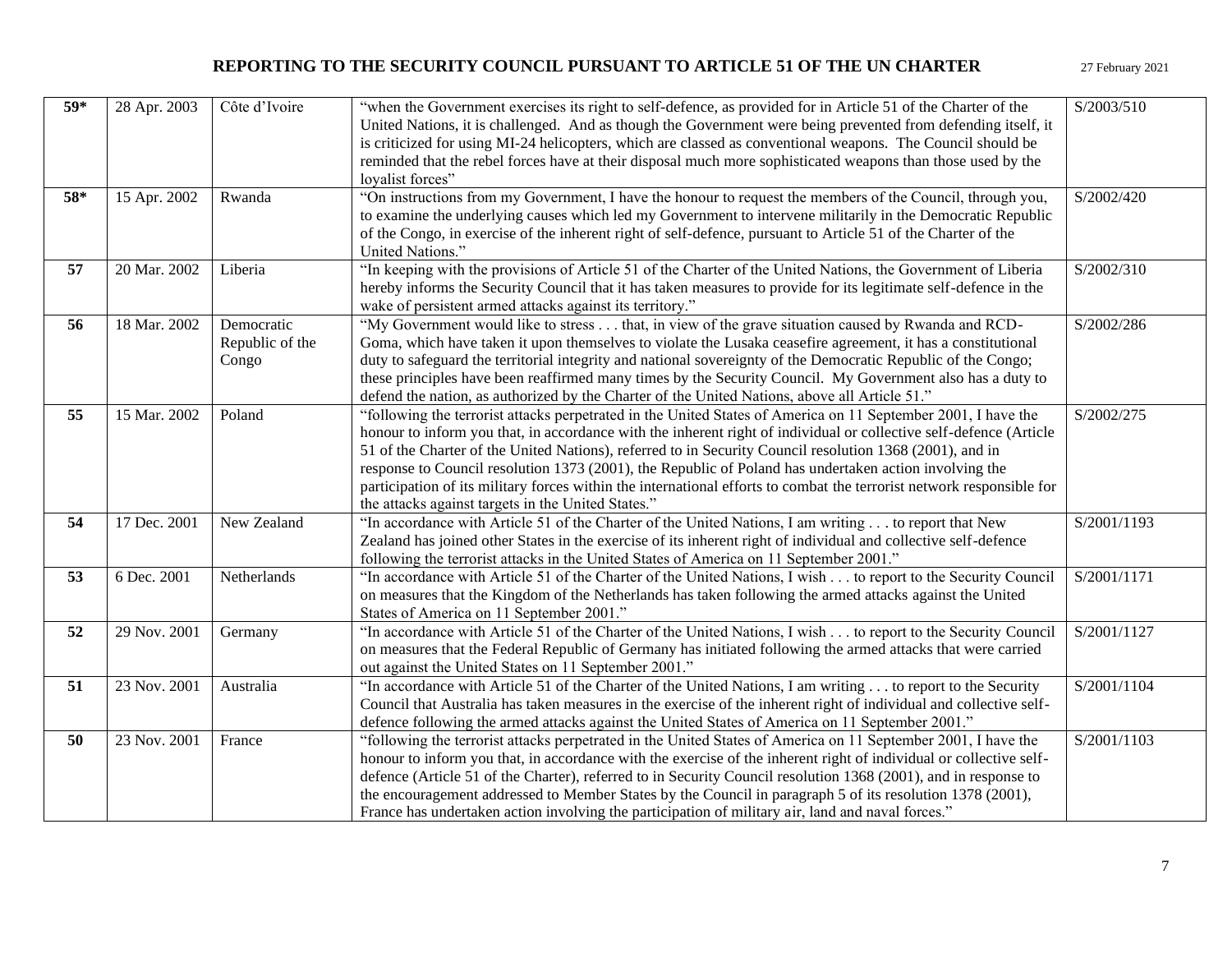| 49    | 24 Oct. 2001 | Canada                | "In accordance with Article 51 of the Charter of the United Nations, I wish to report to the Security Council         | S/2001/1005 |
|-------|--------------|-----------------------|-----------------------------------------------------------------------------------------------------------------------|-------------|
|       |              |                       | on measures that Canada has initiated following the armed attacks in the United States on 11 September 2001."         |             |
| 48    | 7 Oct. 2001  | <b>United Kingdom</b> | In accordance with Article 51 of the Charter of the United Nations, I wish to report that the United                  | S/2001/947  |
|       |              |                       | Kingdom of Great Britain and Northern Ireland has military assets engaged in operations against targets that we       |             |
|       |              |                       | know to be involved in the operation of terror against the United States of America, the United Kingdom and           |             |
|       |              |                       | other countries around the world, as part of a wider international effort. These forces have now been employed        |             |
|       |              |                       | in exercise of the inherent right of individual and collective self-defence, recognized in Article 51, following      |             |
|       |              |                       | the terrorist outrage of 11 September, to avert the continuing threat of attacks from the same source."               |             |
| 47    | 7 Oct. 2001  | <b>United States</b>  | "In accordance with Article 51 of the Charter of the United Nations, I wish to report that the United States          | S/2001/946  |
|       |              |                       | of America, together with other States, has initiated actions in the exercise of its inherent right of individual and |             |
|       |              |                       | collective self-defence following the armed attacks that were carried out against the United States on 11             |             |
|       |              |                       | September 2001."                                                                                                      |             |
| $46*$ | 18 July 2001 | Democratic            | "The reported clashes in the occupied territories cannot be blamed on Government forces but such clashes were         | S/2001/709  |
|       |              | Republic of the       | initiated by Congolese resistants in the face of the occupation of our country and the plundering of our              |             |
|       |              | Congo                 | resources. Under Article 51 of the Charter of the United Nations all peoples of the world have the right to           |             |
|       |              |                       | resist foreign occupation and domination, which is what is happening in the eastern part of our country. It is a      |             |
|       |              |                       | case of self-defence by the Congolese in the face of aggression. (Government press release annexed to letter)         |             |
| $45*$ | 4 June 2001  | Liberia               | "consistent with the provisions of Article 51 of the Charter of the United Nations, Liberia has a right to self-      | S/2001/562  |
|       |              |                       | defence in the wake of armed aggression [from the territory of the Republic of Guinea]"                               |             |
| 44    | 18 Apr. 2001 | Iran                  | "I have the honour to report that in response to numerous operations by the MKO terrorist organization from its       | S/2001/381  |
|       |              |                       | bases inside the territory of Iraq against the Islamic Republic of Iran resulting in human and material losses        |             |
|       |              |                       | over the last several months, the armed forces of the Islamic Republic of Iran, in accordance with Article 51 of      |             |
|       |              |                       | the Charter of the United Nations, took a limited and proportionate defensive measure against a number of the         |             |
|       |              |                       | MKO command and control, training and logistic bases inside Iraq."                                                    |             |
| 43    | 13 Apr. 2001 | Iraq                  | "United States and British aircraft violate Iraqi airspace using the 'no-flight zones' as a pretext and bomb          | S/2001/370  |
|       |              |                       | civilian areas  Until the Security Council comes to its senses and abandons the policy of double standards,           |             |
|       |              |                       | the people of Iraq will continue to exercise its legitimate right of self-defence under Article 51 and will do        |             |
|       |              |                       | so until such time as the aggression stops and the aggressors are held to account for the massacres they have         |             |
|       |              |                       | perpetuated."                                                                                                         |             |
| $42*$ | 12 July 1999 | Iran                  | "It needs to be clarified that the proportionate actions by Iran, against terrorist bases and targets in Iraq which   | S/1999/781  |
|       |              |                       | have been used to train terrorists and generate terrorism against Iran, have been taken in a discriminate manner      |             |
|       |              |                       | and in exercise of the inherent right of self-defence as set out in Article 51 of the Charter of the United Nations.  |             |
|       |              |                       | Accordingly, such actions, taken in response to numerous terrorist attacks against Iranian people and officials,      |             |
|       |              |                       | are in line with the pronounced policy of the Islamic Republic of Iran which has been previously brought to the       |             |
|       |              |                       | attention of the Secretary-General and the Security Council In pursuance of this policy and in the exercise           |             |
|       |              |                       | of its right of self-defence under Article 51 of the Charter, the concerned authorities of the Islamic Republic of    |             |
|       |              |                       | Iran targeted a well-known active terrorist camp, located in the territory of Iraq, on 10 June 1999."                 |             |
| 41*   | 24 Mar. 1999 | Yugoslavia            | "In reply to the NATO aggression against its territory, the Federal Republic of Yugoslavia, as a sovereign and        | S/1999/322  |
|       |              |                       | independent State and a founding member of the United Nations, has no alternative but to defend its                   |             |
|       |              |                       | sovereignty and territorial integrity in accordance with Article 51 of the Charter."                                  |             |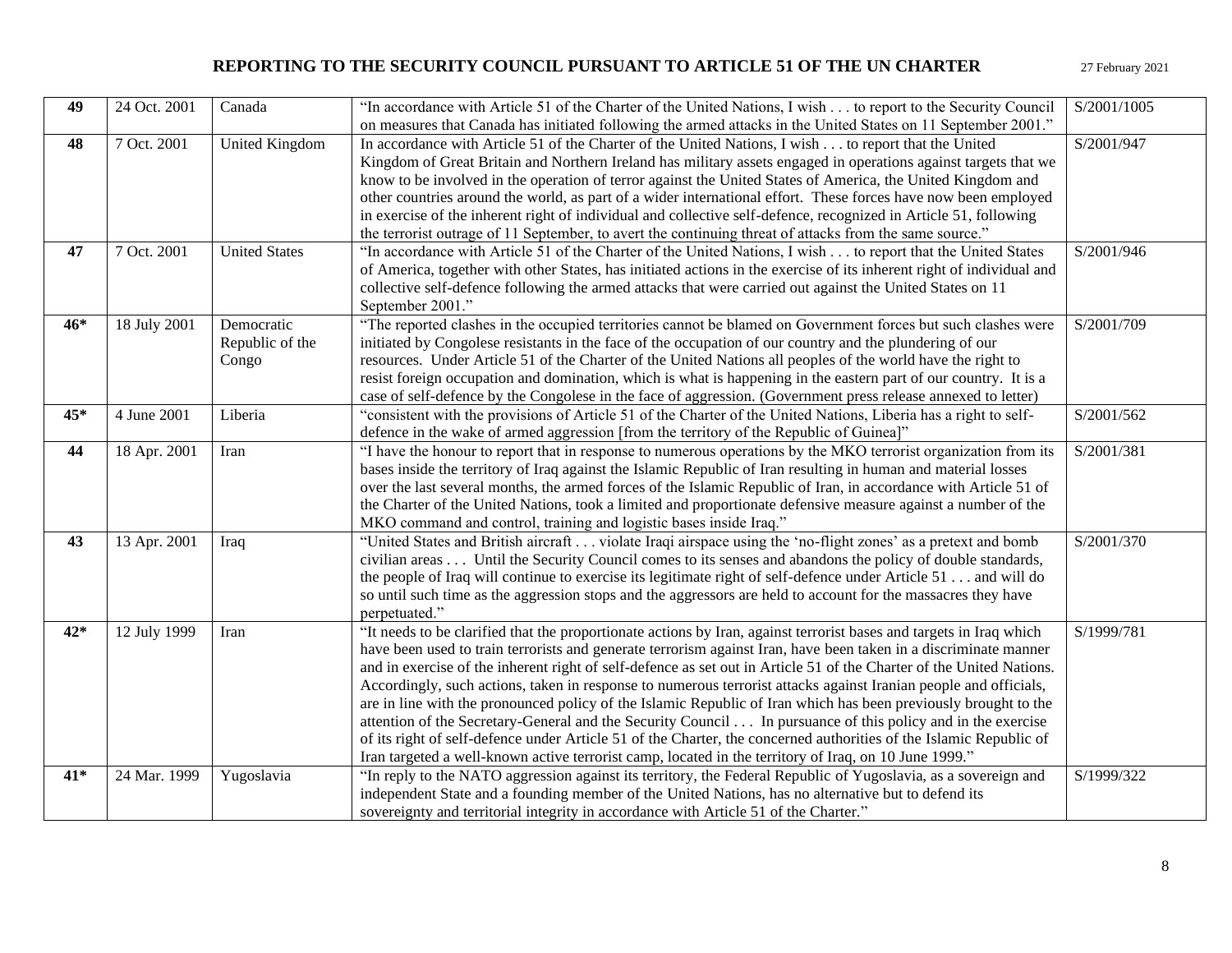| 40 | 10 Feb. 1999  | Ethiopia                               | "on 6 February 1999, Eritrea mounted a large-scale military offensive on the Badme-Shiraro front, thus<br>imposing war on Ethiopia and leaving Ethiopia with only one option, which is to exercise its right of self-<br>defence which, like all sovereign States, is its right under Article 51"                                                                                                                                                                                                                                                                                                                                                                                                                                                                                                                                                    | S/1999/134 |
|----|---------------|----------------------------------------|------------------------------------------------------------------------------------------------------------------------------------------------------------------------------------------------------------------------------------------------------------------------------------------------------------------------------------------------------------------------------------------------------------------------------------------------------------------------------------------------------------------------------------------------------------------------------------------------------------------------------------------------------------------------------------------------------------------------------------------------------------------------------------------------------------------------------------------------------|------------|
|    | 17 Feb. 1999  | Ethiopia                               | "I wish to draw the Security Council's attention to my letters of 4 and 5 February 1999, and their annexes<br>(S/1999/115 and S/1999/119), in which I informed the President of the Council of these latest Eritrean military<br>actions against Ethiopian military positions and civilian targets. In light of these developments, under the<br>circumstances and in view of Eritrea's continued acts of provocation, the Ethiopian Government had no option<br>but to exercise its legitimate right of self-defence, as clearly stipulated in Article 51" (further to S/1999/134)                                                                                                                                                                                                                                                                  | S/1999/162 |
|    | 8 Mar. 1999   | Ethiopia                               | "After this long period of Eritrean obstinacy, intransigence and provocation, intended to humiliate Ethiopia, we<br>had no other alternative but to exercise our right of self-defence – a right provided for in Article 51 of the<br>Charter of the United Nations and sanctioned by international law." (further to S/1999/134)                                                                                                                                                                                                                                                                                                                                                                                                                                                                                                                    | S/1999/246 |
| 39 | 8 Oct. 1998   | Iran                                   | "in accordance with Article 51 of the Charter of the United Nations, I have the honour to bring the following to<br>your attention. At 6.30 a.m., local time, the Taliban militia launched an attack, using mortar and Dush-K,<br>against the territory of the Islamic Republic of Iran between the Ibrahim Khani and Kondeh Souz border posts<br>in Khorassan Province. The Iranian armed forces took some limited and proportionate measures, in accordance<br>with Article 51 of the Charter, to repel the Taliban attack."                                                                                                                                                                                                                                                                                                                       | S/1998/934 |
| 38 | 23 Sept. 1998 | Zimbabwe                               | "the request of the Democratic Republic of the Congo to SADC is in line with Article 51 of the Charter of the<br>United Nations regarding the right of a State to ask for military assistance when its security, sovereignty and<br>territorial integrity are threatened. Zimbabwe, Angola and Namibia's positive response is also in line with the<br>resolution approved at the Summit of the Organization of African Unity in Harare, in 1997, condemning the<br>change of legitimate Governments by military means." (further to S/1998/827)                                                                                                                                                                                                                                                                                                     | S/1998/891 |
| 37 | 31 Aug. 1998  | Democratic<br>Republic of the<br>Congo | "In view of the laxity displayed by the international community, the Democratic Republic of the Congo has<br>made it a point of honour to organize its own defence, in accordance with Article 51 of the Charter of the<br>United Nations, in order to recover its territory occupied by enemy forces. The Democratic Republic of the<br>Congo is merely exercising its natural right of individual or collective self-defence, in accordance with<br>Article 51 of the Charter, in order to regain its sovereignty and territorial integrity. The sole purpose of the<br>military operations currently being carried out, with the help of some members of SADC, in certain cities and<br>regions of the country is to repel the Ugandan-Rwandan aggression and to neutralize the web of complicity<br>woven by the aggressors within the country." | S/1998/827 |
| 36 | 20 Aug. 1998  | <b>United States</b>                   | "In accordance with Article 51 I wish to report that the United States of America has exercised its right<br>of self-defence in responding to a series of armed attacks against United States embassies and United States<br>nationals In response to these terrorist attacks, and to prevent and deter their continuation, United States<br>armed forces today struck at a series of camps and installations used by the Bin Ladin organization to support<br>terrorist actions against the United States and other countries. In doing so, the United States has acted<br>pursuant to the right of self-defence confirmed by Article 51 of the Charter of the United Nations."                                                                                                                                                                     | S/1998/780 |
| 35 | 2 Nov. 1997   | Tanzania                               | "The Government of the United Republic of Tanzania categorically refutes unfounded allegations levelled<br>against it that Tanzanian forces attacked Burundi on the night of 27 October 1997  On the contrary, it was<br>the Burundian army that attacked the Kiteule detachment of the Tanzanian People's Defence Forces situated at<br>Kagunga by light arms in the early morning of 27 October 1997. Being provoked, the Tanzanian forces had to<br>exercise their right of self-defence in accordance with Article 51"                                                                                                                                                                                                                                                                                                                           | S/1997/850 |
| 34 | 2 Oct. 1997   | Iran                                   | "In an immediate response to the these attacks by heavily-armed terrorist groups against Iranian territory, and<br>in exercise of the inherent right of self-defence recognized in Article 51 of the Charter of the United Nations,                                                                                                                                                                                                                                                                                                                                                                                                                                                                                                                                                                                                                  | S/1997/768 |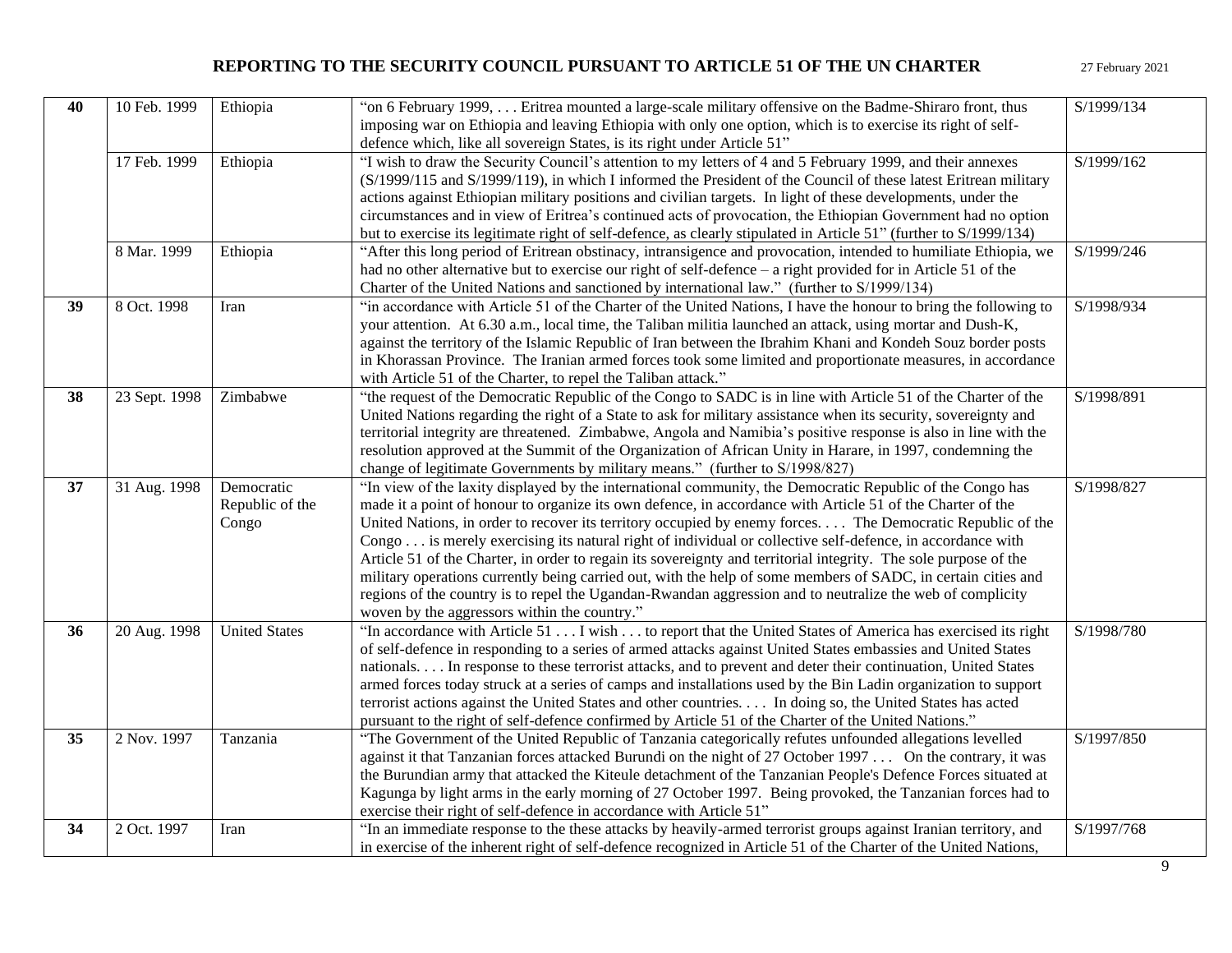|       |              |                      | the air force of the Islamic Republic of Iran took a limited and proportionate measure against the invading         |             |
|-------|--------------|----------------------|---------------------------------------------------------------------------------------------------------------------|-------------|
|       |              |                      | terrorists and the two bases in Iraq from which they had planned, mobilized and initiated their armed cross-        |             |
|       |              |                      | border attack against the Islamic Republic of Iran The Islamic Republic of Iran emphasizes that this                |             |
|       |              |                      | defensive operation was solely aimed at the terrorists and their bases and was not intended against the             |             |
|       |              |                      | Republic of Iraq."                                                                                                  |             |
| 33    | 29 July 1996 | Iran                 | "in accordance with Article 51 of the Charter of the United Nations, I have the honour to bring the following       | S/1996/602  |
|       |              |                      | information to your attention:  in recent weeks transborder armed attacks and sabotage operations by                |             |
|       |              |                      | terrorist groups against Iranian border towns, originating from Iraqi territory, have been intensified and          |             |
|       |              |                      | escalated In response to these encroachments by terrorist armed groups and in accordance with its inherent          |             |
|       |              |                      | right of self-defence enshrined in Article 51 of the Charter, the Islamic Republic of Iran took immediate and       |             |
|       |              |                      | proportional measures, which were necessary for curbing and suppressing such aggressive activities."                |             |
| 32    | 4 Aug. 1995  | Croatia              | "Let me recall that, following the fall of the United Nations-declared safe areas of Žepa and Srebrenica and the    | S/1995/647  |
|       |              |                      | joint offensive against Bihać, as well as the repeated clear violations of the international borders of Croatia, my |             |
|       |              |                      | Government, in a letter to the President of the Security Council, on 20 July 1995, warned that, should the Bihać    |             |
|       |              |                      | area be gravely threatened and in danger of falling immediately, the vital strategic interests of my country        |             |
|       |              |                      | would be jeopardized and Croatia would be compelled to take decisive action in accordance with its                  |             |
|       |              |                      | international obligations towards Bosnia and Herzegovina, as well as with Article 51 of the Charter of the          |             |
|       |              |                      | United Nations. The Government of Croatia has been forced to resort to decisive measures" ["legitimate police       |             |
|       |              |                      | and military action"]                                                                                               |             |
| 31    | 28 Jan. 1995 | Ecuador              | "Today Peru launched military operations against Ecuadorian army positions located in Ecuadorian                    | S/1995/87   |
|       |              |                      | territory. In exercise of the right of self-defence recognized in Article 51 my country was naturally               |             |
|       |              |                      | compelled to respond to Peru's attacks. In strict compliance with the provisions of the Charter, I should like to   |             |
|       |              |                      | request you to inform the Security Council of the aggression against Ecuador and to take whatever steps you         |             |
|       |              |                      | consider most appropriate."                                                                                         |             |
| 30    | 9 Nov. 1994  | Iran                 | "in accordance with Article $51 \dots$ I have the honour to bring the following information to your attention:  In  | S/1994/1273 |
|       |              |                      | response to these transborder armed attacks and in accordance with its inherent right of self-defence enshrined     |             |
|       |              |                      | in Article 51 of the Charter , the Islamic Republic of Iran took two proportional and necessary steps. These        |             |
|       |              |                      | operations, which have already been concluded, are as follows. On 7 November 1994, in pursuit of a group of         |             |
|       |              |                      | terrorist agents who attacked the border guards of the Islamic Republic of Iran in Mousian region,  the             |             |
|       |              |                      | border guards of the Islamic Republic of Iran targeted the retreating agents and their training camp in the         |             |
|       |              |                      | territory of Iraq. Today, 9 November 1994, the Air Force of the Islamic Republic of Iran conducted a defensive      |             |
|       |              |                      | operation of a limited nature against the joint command and control headquarters of terrorist groups where the      |             |
|       |              |                      | recent transborder armed attacks had originated."                                                                   |             |
| $29*$ | 24 Aug. 1994 | Tajikistan           | "In cooperation with the units and divisions of the Ministry of the Interior and the Ministry of Security of the    | S/1994/992  |
|       |              |                      | Republic of Tajikistan, the Russian Federation's frontier troops will continue to take energetic steps, using all   |             |
|       |              |                      | troops and all equipment to put an end to hostilities on the border, in accordance with Article 51"                 |             |
| 28    | 26 June 1993 | <b>United States</b> | "In accordance with Article 51 of the United Nations Charter, I wish to report that the United States has           | S/26003     |
|       |              |                      | exercised its right of self-defence by responding to the Government of Iraq's unlawful attempt to murder the        |             |
|       |              |                      | former Chief Executive of the United States Government, President George Bush, and to its continuing threat         |             |
|       |              |                      | to United States nationals."                                                                                        |             |
| 27    | 25 May 1993  | Iran                 | "on the basis of Article 51 I have the honour to bring the following to your attention: In response to              | S/25843     |
|       |              |                      | these armed attacks from inside Iraq and in accordance with Article 51 today 25 May 1993, the fighter jets          |             |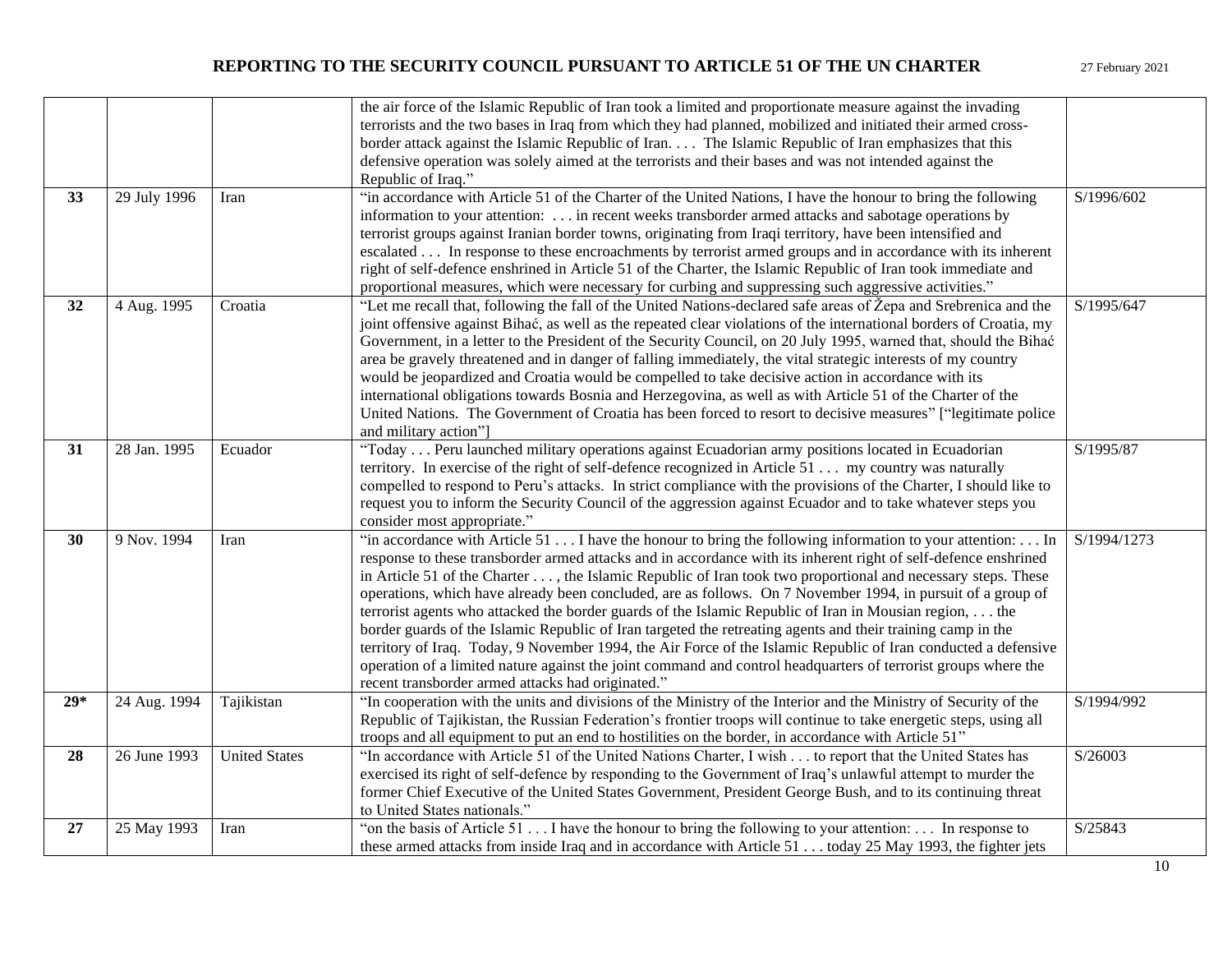|       |               |                      | of the Islamic Republic Air Force carried out a brief, necessary and proportionate operation against the<br>military bases of the terrorist group where the recent armed attacks against and incursions into Iranian territory<br>had originated."                                                                                                                                                                                                                                                                                                                                                                                                                              |                                                       |
|-------|---------------|----------------------|---------------------------------------------------------------------------------------------------------------------------------------------------------------------------------------------------------------------------------------------------------------------------------------------------------------------------------------------------------------------------------------------------------------------------------------------------------------------------------------------------------------------------------------------------------------------------------------------------------------------------------------------------------------------------------|-------------------------------------------------------|
| 26    | 3 Dec. 1989   | <b>United States</b> | "we acted in Panama for legitimate reasons of self-defence and to protect the integrity of the Canal Treaties.<br>Our actions are in conformity with Article 51"                                                                                                                                                                                                                                                                                                                                                                                                                                                                                                                | Statement at mtg:<br>S/PV.2902 (3 Dec.<br>1989), p. 8 |
| 25    | 4 Jan. 1989   | <b>United States</b> | "In accordance with Article 51 of the United Nations Charter I wish to report that United States forces<br>have exercised their inherent right of self-defense under international law by taking defensive action in<br>response to hostile actions constituting an armed attack by the military forces of the Libyan Arab Jamahiriya<br>against United States forces lawfully operating above international waters of the Mediterranean Sea."                                                                                                                                                                                                                                  | S/20366                                               |
| 24    | 6 July 1988   | <b>United States</b> | "In accordance with Article 51 I wish on behalf of my Government to report that United States forces have<br>exercised their inherent right of self-defence under international law by taking defensive action in response to<br>an attack by the Islamic Republic of Iran against United States forces lawfully operating in international waters<br>of the Persian Gulf." (after USS Vincennes accidentally shot down an Iranian civilian aircraft, killing 290)                                                                                                                                                                                                              | S/19989                                               |
| 23    | 20 Oct. 1987  | Iran                 | Iran "declares that it will continue to take the necessary and effective measures under Article 51 in order to<br>defend its territorial integrity and sovereign rights against the American policy of aggression and intimidation,<br>including their latest illegal armed attack."                                                                                                                                                                                                                                                                                                                                                                                            | S/19224                                               |
| 22    | 19 Oct. 1987  | <b>United States</b> | "In accordance with Article 51 I wish to report that United States forces have exercised the inherent<br>right to self-defence under international law by taking defensive action in response to attacks by the Islamic<br>Republic of Iran against United States vessels in the Persian Gulf." After an attack on the Sea Isle City,<br>"United States naval vessels destroyed the Iranian military ocean platform at Rashadat The military forces<br>stationed on this platform have engaged in a variety of actions directed against United States flag and other<br>non-belligerent vessels and aircraft."                                                                  | S/19219                                               |
| 21    | 9 Oct. 1987   | <b>United States</b> | "In accordance with Article 51 I wish to report that aircraft of the United States operating in<br>international airspace were attacked without provocation by forces of the Iranian Islamic Republic in the<br>Persian Gulf, and that the United States has exercised its inherent right of self-defence under international law<br>by taking defensive action in response."                                                                                                                                                                                                                                                                                                   | S/19194                                               |
| $20*$ | 23 Sept. 1987 | Chad                 | "Attacked, occupied and threatened in its existence as a sovereign State, Chad is merely defending itself. In<br>order to safeguard its independence, its sovereignty and its territorial integrity, it has merely exercised its right<br>of self-defence, in accordance with Article 51"<br>(rebutting claims in Libya letter S/19146)                                                                                                                                                                                                                                                                                                                                         | S/19151                                               |
| $19*$ | 8 Sept. 1987  | Libya                | Libya "has once again found itself the victim of a treacherous attacked launched by Habré's forces, with the<br>backing and support of France and [the United States] The Libyan Arab Jamahiriya reserves its right to take<br>every available measure to repel the aggression by every possible means, with a view to defending its<br>sovereignty and the integrity of its territory under Article 51"                                                                                                                                                                                                                                                                        | S/19112                                               |
| 18    | 3 Sept. 1987  | Libya                | "When it became clear to the Jamahiriya that it was not possible for peaceful efforts to end the aggression [by<br>Chad] the Jamahiriya had no alternative but to exercise its right of self-defence under Article 51 of the<br>Charter. Accordingly, the Arab armed forces advanced on the Libyan village of Aozou on 28 August 1987, and<br>the village was liberated. In advising you of these developments in accordance with its responsibility as a<br>Member of the United Nations, the Jamahiriya assures the international community that the action carried out<br>by the Libyan armed forces is covered by the right of self-defence as provided for in the Charter" | S/19106                                               |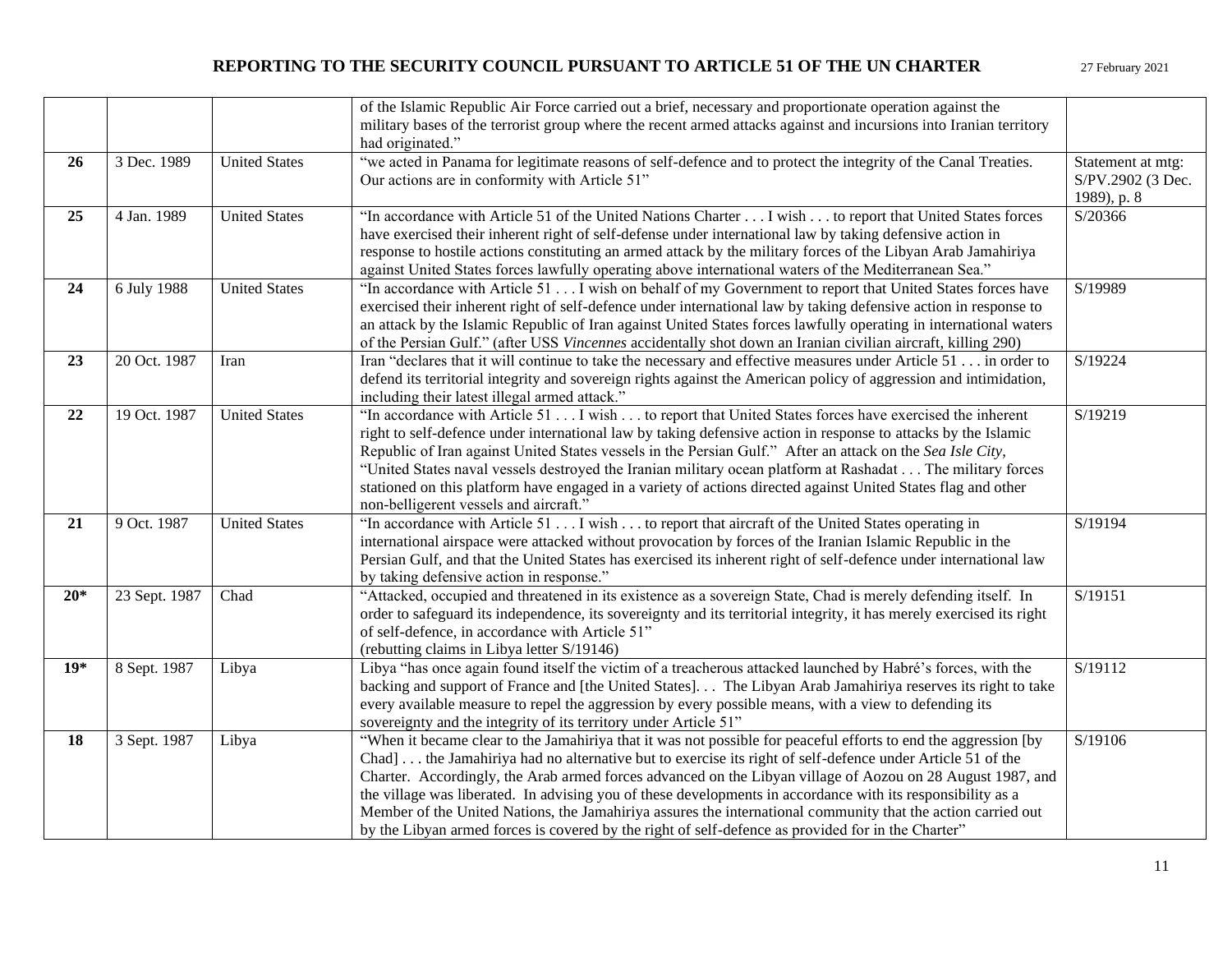| $17*$ | 27 Feb. 1987 | Iran                 | "Your Excellency is cognizant that we have been defending ourselves against a war of aggression in                                   | S/18728             |
|-------|--------------|----------------------|--------------------------------------------------------------------------------------------------------------------------------------|---------------------|
|       |              |                      | accordance with Article 51 The records of the United Nations bear witness to the fact that the Islamic                               |                     |
|       |              |                      | Republic of Iran did not resort to the very limited and restrained current retaliatory measures until it exhausted                   |                     |
|       |              |                      | all other avenues of compelling the aggressors in Baghdad to comply with the norms of international                                  |                     |
|       |              |                      |                                                                                                                                      |                     |
|       |              |                      | humanitarian law."                                                                                                                   |                     |
| 16    | 14 Apr. 1986 | <b>United States</b> | "In accordance with Article 51 I wish to report that United States forces have exercised the United                                  | S/17990             |
|       |              |                      | States right of self-defense by responding to an ongoing pattern of attacks by the Government of Libya                               |                     |
|       |              |                      | Over a considerable period of time Libya has openly targeted American citizens and U.S. installations. The                           |                     |
|       |              |                      | most recent instance was in West Berlin on April 5, where Libya was directly responsible for a bombing                               |                     |
|       |              |                      | The United States exercised great care in restricting its military response to terrorist-related targets These                       |                     |
|       |              |                      | facilities constituted essential elements which have enabled Libyan agents to carry out deadline missions                            |                     |
|       |              |                      | against U.S. installations and innocent individuals."                                                                                |                     |
| 15    | 25 Mar. 1986 | <b>United States</b> | "In accordance with Article 51 I wish to report that United States forces have exercised their right of                              | S/17938             |
|       |              |                      | self-defence by responding to hostile Libyan military attacks in international waters in the Gulf of Sidra."                         |                     |
| $14*$ | 2 Oct. 1985  | Israel               | "It has been stated often, and I shall state it once more: the interest of a State in exercising protection over its                 | Statement at mtg:   |
|       |              |                      | nationals may take precedence over territorial sovereignty. Article 51 of the United Nations Charter says quite                      | S/PV.2611 (2 Oct.   |
|       |              |                      | clearly: 'Nothing in the present Charter shall impair the inherent right of individual or collective self-defence if                 | 1985), paras. 68-69 |
|       |              |                      | an armed attack occurs against a Member of the United Nations.' Indeed, scores of Member States have                                 |                     |
|       |              |                      | often claimed precisely this right to act in self-defence to curb armed attacks from other countries. The only                       |                     |
|       |              |                      | question that may arise is whether other remedies are available. In this case none existed. On the contrary,                         |                     |
|       |              |                      | Tunisia did not show an inkling of a desire or an intention to prevent the PLO from planning and initiating                          |                     |
|       |              |                      | terrorist activities from its soil." (Israeli air strike on PLO base in Tunis)                                                       |                     |
| 13    | 9 Apr. 1981  | United Kingdom       | Argentina has still not begun to comply with resolution 502 (1982) adopted by the Security Council on 3                              | S/14963             |
|       |              |                      | April 1982 [and] has been steadily reinforcing its armed forces in the Falkland Islands, following the invasion                      |                     |
|       |              |                      | on 2 April 1982 In these circumstances, the United Kingdom has promulgated the following notice: 'From                               |                     |
|       |              |                      | 0400 Greenwich mean time on Monday 12 April 1982, a maritime exclusion zone will be established around                               |                     |
|       |              |                      | the Falkland Islands From the time indicated, any Argentine warships and Argentine naval auxiliaries                                 |                     |
|       |              |                      | found within this zone will be treated as hostile and are liable to be attacked by British forces. This measure is                   |                     |
|       |              |                      | without prejudice to the right of the United Kingdom to take whatever additional measures may be needed in                           |                     |
|       |              |                      |                                                                                                                                      |                     |
|       |              |                      | exercise of its right of self-defence, under article 51 of the United Nations Charter."                                              |                     |
|       |              |                      | On this matter, the United Kingdom sent the following additional letters citing Article 51: S/14964 (11 Apr. 1982), S/14973 (13 Apr. |                     |
|       |              |                      | 1982), S/14974 (13 Apr. 1982), S/14997 (24 Apr. 1982), S/15006 (28 Apr. 1982), S/15010 (29 Apr. 1982), S/15016 (30 Apr. 1982),       |                     |
|       |              |                      | S/15027 (2 May 1982), S/15031 (3 May 1982), S/15040 (4 May 1982), S/15058 (8 May 1982), S/15081 (13 May 1982), S/15104 (23           |                     |
|       |              |                      | May 1982), S/15119 (25 May 1982), S/15134 (27 May 1982), S/15148 (1 June 1982), S/15231 (17 June 1982), S/15246 (21 June             |                     |
|       |              |                      | 1982), S/15249 (23 June 1982)                                                                                                        |                     |
| 12    | 9 Apr. 2981  | Argentina            | Upon receiving a communication from the United Kingdom that "From 0400 Greenwich mean time on Monday                                 | S/14961             |
|       |              |                      | 12 April 1982, a maritime exclusion zone will be established around the Falkland Islands", the Argentine                             |                     |
|       |              |                      | representative transmitted to the Council President a letter quoting Argentina's reply to the United Kingdom                         |                     |
|       |              |                      | that it "will exercise the right of self-defence granted to it under Article 51 of the Charter of the United Nations                 |                     |
|       |              |                      | in the face of this and any other act of aggression."                                                                                |                     |
|       |              |                      | On this matter, Argentina sent the following additional letters citing Article 51: S/14984 (16 Apr. 1982), S/14998 (24 Apr. 1982),   |                     |
|       |              |                      | S/15009 (28 Apr. 1982), S/15014 (29 Apr. 1982), S/15018 (30 Apr. 1982), S/15021 (30 Apr. 1982), S/15059 (8 May 1982), S/ 15069       |                     |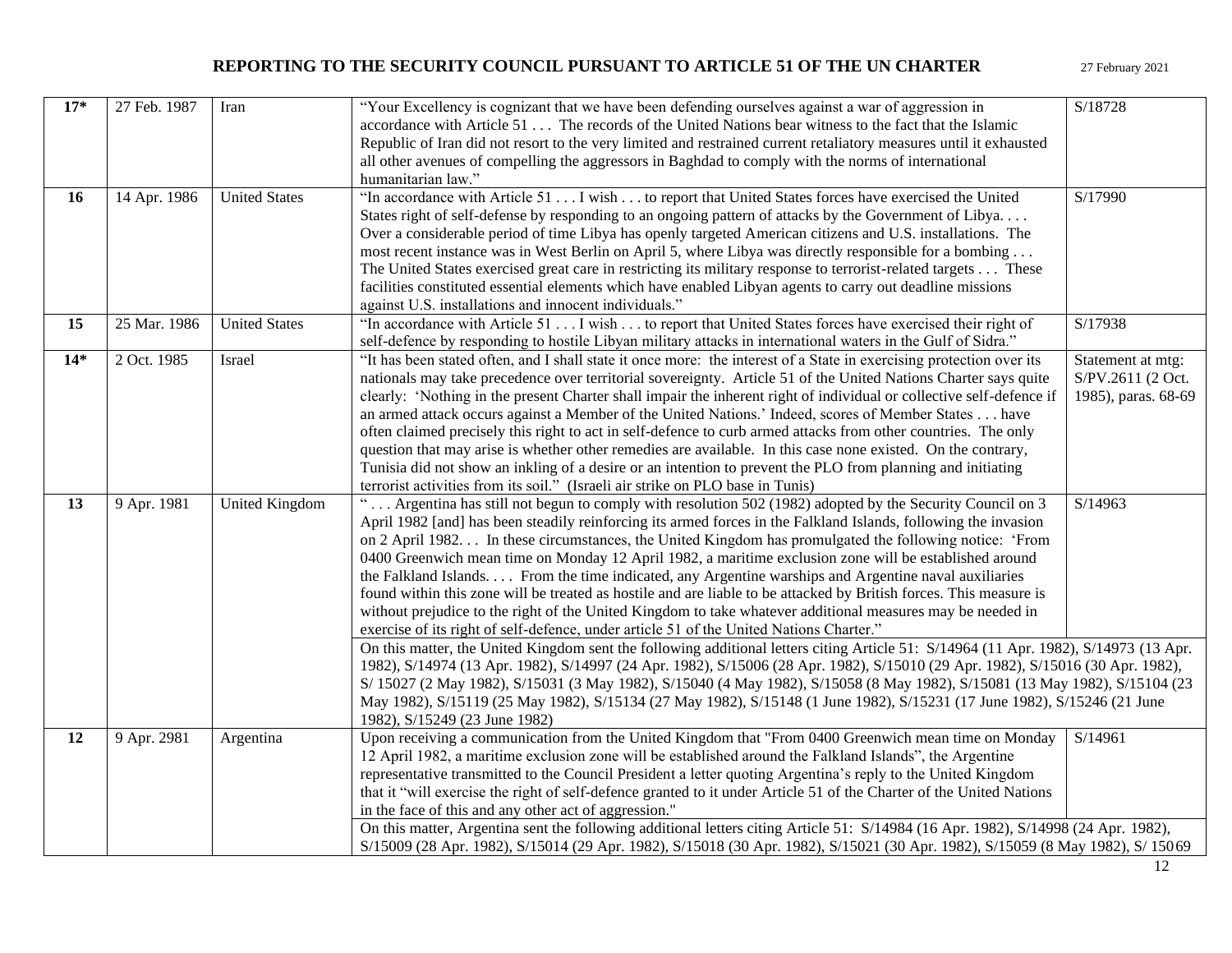|       |              |                      | (11 May 1982), S/15102 (22 May 1982), S/15128 (28 May 1982), S/15131 (27 May 1982), S/15136 (28 May 1982), S/15147 (31<br>May 1982), S/15160 (4 June 1982), S/15169 (5 June 1982), S/15177 (7 June 1982), S/15181 (8 June 1982), S/15189 (9 June 1982),<br>S/15192 (10 June 1982), S/15201 (11 June 1982), S/15202 (12 June 1982), S/15204 (12 June 1982), S/15205 (12 June 1982), S/15207<br>(12 June 1982), S/15212 (13 June 1982), S/15214 (14 June 1982), S/15217 (14 June 1982)                                                                                                                                                                                                                                                                                                                                                                                                                                                                                                                                                                          |                                                                       |  |
|-------|--------------|----------------------|---------------------------------------------------------------------------------------------------------------------------------------------------------------------------------------------------------------------------------------------------------------------------------------------------------------------------------------------------------------------------------------------------------------------------------------------------------------------------------------------------------------------------------------------------------------------------------------------------------------------------------------------------------------------------------------------------------------------------------------------------------------------------------------------------------------------------------------------------------------------------------------------------------------------------------------------------------------------------------------------------------------------------------------------------------------|-----------------------------------------------------------------------|--|
| $11*$ | 12 June 1981 | Israel               | "On Sunday, 7 June 1981, the Israel Air Force carried out an operation against the Iraqi atomic reactor called<br>'Osirak' In destroying Osirak, Israel performed an elementary act of self-preservation, both morally and<br>legally. In so doing, Israel was exercising its inherent right of self-defence as understood in general<br>international law and as preserved in Article 51 of the Charter of the United Nations. A threat of nuclear<br>obliteration was being developed against Israel by Iraq, one of Israel's most implacable enemies. Israel tried to<br>have that threat halted by diplomatic means. Our efforts bore no fruit. Ultimately we were left with no choice<br>The Government of Israel, like any other Government, has the elementary duty to protect the lives of its<br>citizens. In destroying Osirak last Sunday, Israel was exercising its inherent and natural right to self-defence, as<br>understood in general international law and well within the meaning of Article 51 of the Charter of the United<br>Nations." | Statement at mtg:<br>S/PV.2280 (12<br>June 1981), paras.<br>57-59, 97 |  |
| 10    | 14 May 1975  | <b>United States</b> | After seizure by Cambodia of the US merchant vessel SS Mayaguez, the US Government "immediately took<br>steps through diplomatic channels to recover the vessel and arrange the return of the crew but no response<br>has been forthcoming. In the circumstances the United States Government has taken certain appropriate<br>measures under Article 51 of the United Nations Charter whose purpose it is to achieve the release of the vessel<br>and its crew."                                                                                                                                                                                                                                                                                                                                                                                                                                                                                                                                                                                             | S/11689                                                               |  |
| q*    | 16 Apr. 1974 | Israel               | "I have had the opportunity already to refer to the inalienable fundamental right of every State under Article 51<br>of the Charter to self-defence. There is only one way for Lebanon to make Israeli defence actions unnecessary<br>on Lebanese territory, and that is for the Lebanese Government to live up to its international obligations and to<br>put an end to the existence and operation of terrorist gangs on and from its soil."                                                                                                                                                                                                                                                                                                                                                                                                                                                                                                                                                                                                                | Statement at mtg:<br>S/PV.1767 (16)<br>Apr. 1974), para.<br>160       |  |
| $8*$  | 13 Aug. 1973 | Israel               | When the Government of Lebanon "takes this counsel as the guiding line of its policies and its actions, there<br>will be no need for Israel to continue to exercise its right under the Charter of the United Nations, its right<br>under Article 51 to self-defence. Israel would welcome the speedy attainment of a situation which would make<br>the exercise of this inalienable right of a State under the Charter of the United Nations unnecessary."                                                                                                                                                                                                                                                                                                                                                                                                                                                                                                                                                                                                   | Statement at mtg:<br>S/PV.1736 (13<br>Aug. 1973), para.<br>186        |  |
| $7*$  | 20 July 1973 | Israel               | "Article 51 of the Charter declares unequivocally: 'Nothing in the present Charter shall impair the inherent<br>right of individual or collective self-defense if an armed attack occurs,'. Israel's recourse to arms in self-<br>defence has been in accordance with the Charter and not in contravention of it. Furthermore, no principle or<br>provision of the Charter precludes border changes, especially following the use of force in self-defence and<br>especially where no secure and recognized international boundaries had existed between the victim of<br>aggression and the States that have been waging war against it for two and a half decades in violation of the<br>Charter."                                                                                                                                                                                                                                                                                                                                                          | Statement at mtg:<br>S/PV.1733 (20 July<br>1973), para. 75            |  |
| 6     | 9 May 1972   | <b>United States</b> | The US President "today announced that he had directed United States forces in South-East Asia to take<br>additional measures, in conjunction with the forces of the Republic of Viet-Nam, in response to the new armed<br>attacks launched by North Viet-Nam. The President directed that the entrances to the ports of North Viet-Nam<br>be mined and that the delivery of seaborne supplies to North Viet-Nam be prevented. These measures of<br>collective self-defence are hereby being reported to the United Nations Security Council as required by Article<br>51"                                                                                                                                                                                                                                                                                                                                                                                                                                                                                    | S/10631                                                               |  |